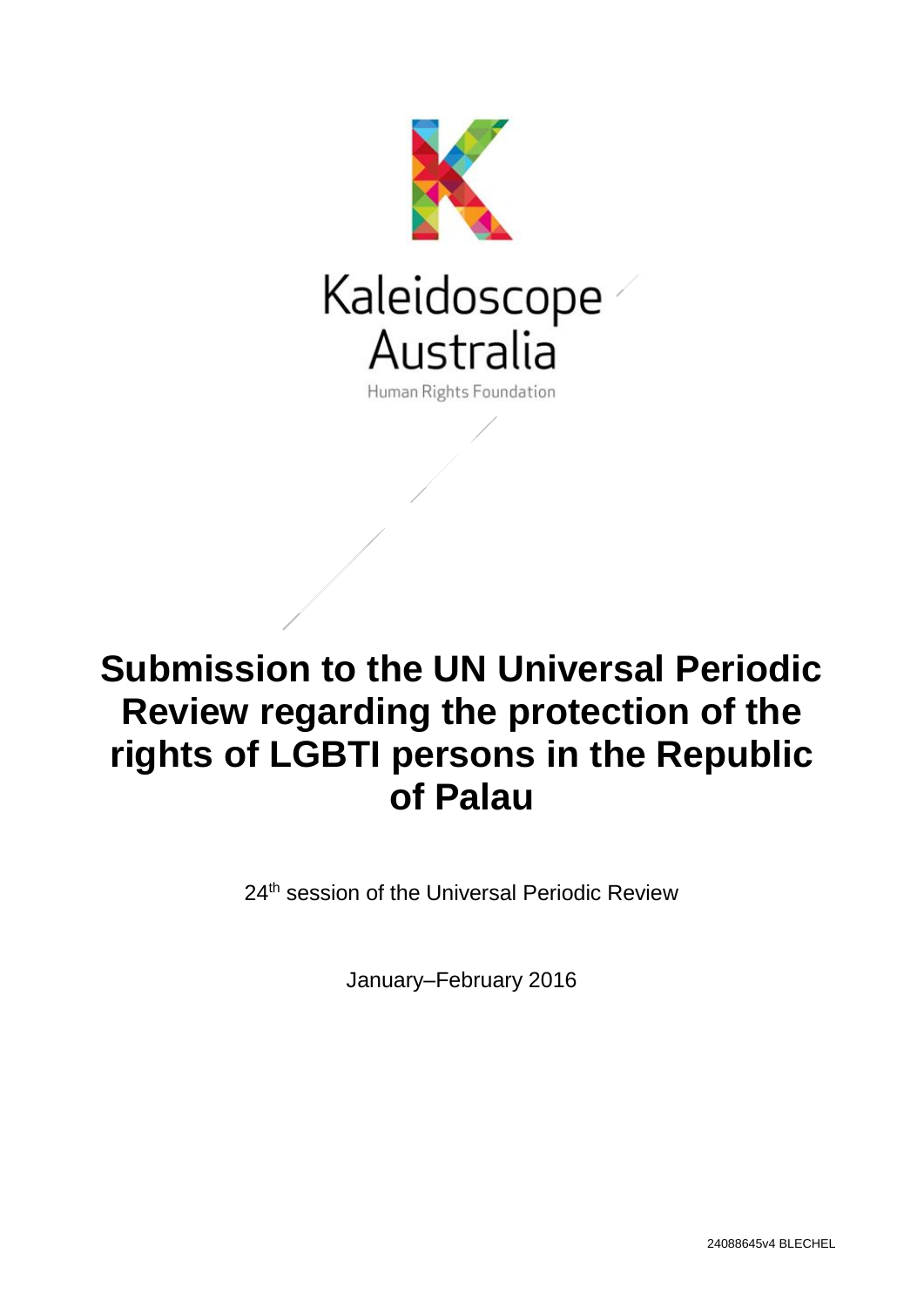## **1. Background**

- 1.1 Kaleidoscope Human Rights Foundation (**Kaleidoscope**) is a non-governmental organisation that works with local activists to protect and promote the rights of lesbian, gay, bisexual, transgender and intersex (**LGBTI**) persons in the Asia-Pacific region. Kaleidoscope has prepared this report for the United Nations Human Rights Council (**UNHRC**) in respect of the Republic of Palau (**Palau**) after consulting with members of the Palauan LGBTI communities.
- 1.2 This report outlines the progress Palau has made to date, highlights the work to be done in order to ensure that the human rights of LGBTI persons in Palau are fully realised, and makes five recommendations for steps Palau should take to better promote and protect the rights of LGBTI persons.

## **2. Positive steps taken by Palau**

2.1 Since its previous Universal Periodic Review (**UPR**) in 2011, Palau has decriminalised consensual same-sex activity, considered legislation punishing hate crimes on the basis of sexual orientation and gender identity, and supported the efforts of the international community to address discrimination against LGBTI persons.

#### *Decriminalisation of consensual same-sex sexual activity*

- 2.2 During its first UPR in 2011, Palau accepted recommendations to repeal all provisions in its domestic legislation criminalising consensual sexual activity between same sex adults and to combat discrimination against LGBT people through political, legislative and administrative measures.<sup>1</sup> More broadly, Palau expressed the view that it was "truly committed to fulfilling its human rights obligations".<sup>2</sup>
- 2.3 In 2014, Palau acted on these recommendations by repealing its legislative provisions which criminalised consensual sexual activity between persons of the same sex. Palau did this through the introduction of a new *Penal Code* that does not contain any prohibitions on consensual same-sex sexual activity. 3

#### *Proposed hate crime legislation inclusive of sexual orientation and gender identity*

- 2.4 In January 2015, the Senate of Palau passed Senate Bill 9-125 in its second reading. This bill punishes hate crimes on the basis of sexual orientation and gender identity (among other grounds).<sup>4</sup>
- 2.5 The bill provides for increased sentences where certain crimes are motivated by the victim's actual or perceived sexual orientation or gender identity. The bill also states in its preamble that Palau has "become more diverse and will only continue to grow in diversity" and recognises that this diversity "includes differences on the basis of several categories including … sexual orientation".<sup>5</sup>

<sup>1</sup> United Nations Human Rights Council, *Report of the Working Group on the Universal Periodic Review: Palau*, 18th sess, UN Doc A/HRC/18/5 (11 July 2011) [62.38]–[62.40].

<sup>2</sup> United Nations Human Rights Council, *Report of the Working Group on the Universal Periodic Review: Palau*, 18th sess, UN Doc A/HRC/18/5 (11 July 2011) [5].

<sup>3</sup> Penal Code of the Republic of Palau, RPPL No. 9-21 2013.

<sup>4</sup> Jose Rodriguez T Senase, 'Hate cimes bill okayed in 2nd reading', *Island Times*, 15 January 2015  $\leftarrow$ http://www.islandtimes.us/index.php?option=com\_content&view=article&id=54%3Aphs-wins-junior[title&catid=9%3Alocalsports&Itemid=15>](http://www.islandtimes.us/index.php?option=com_content&view=article&id=54%3Aphs-wins-junior-title&catid=9%3Alocalsports&Itemid=15).

<sup>5</sup> Senate Bill SB 9-125, *A Bill for an Act to punish hate crimes, to allow civil actions against perpetrators, and for other related purposes* [<http://www.palauoek.com/wp-content/uploads/2014/07/SB-9-125.pdf>](http://www.palauoek.com/wp-content/uploads/2014/07/SB-9-125.pdf).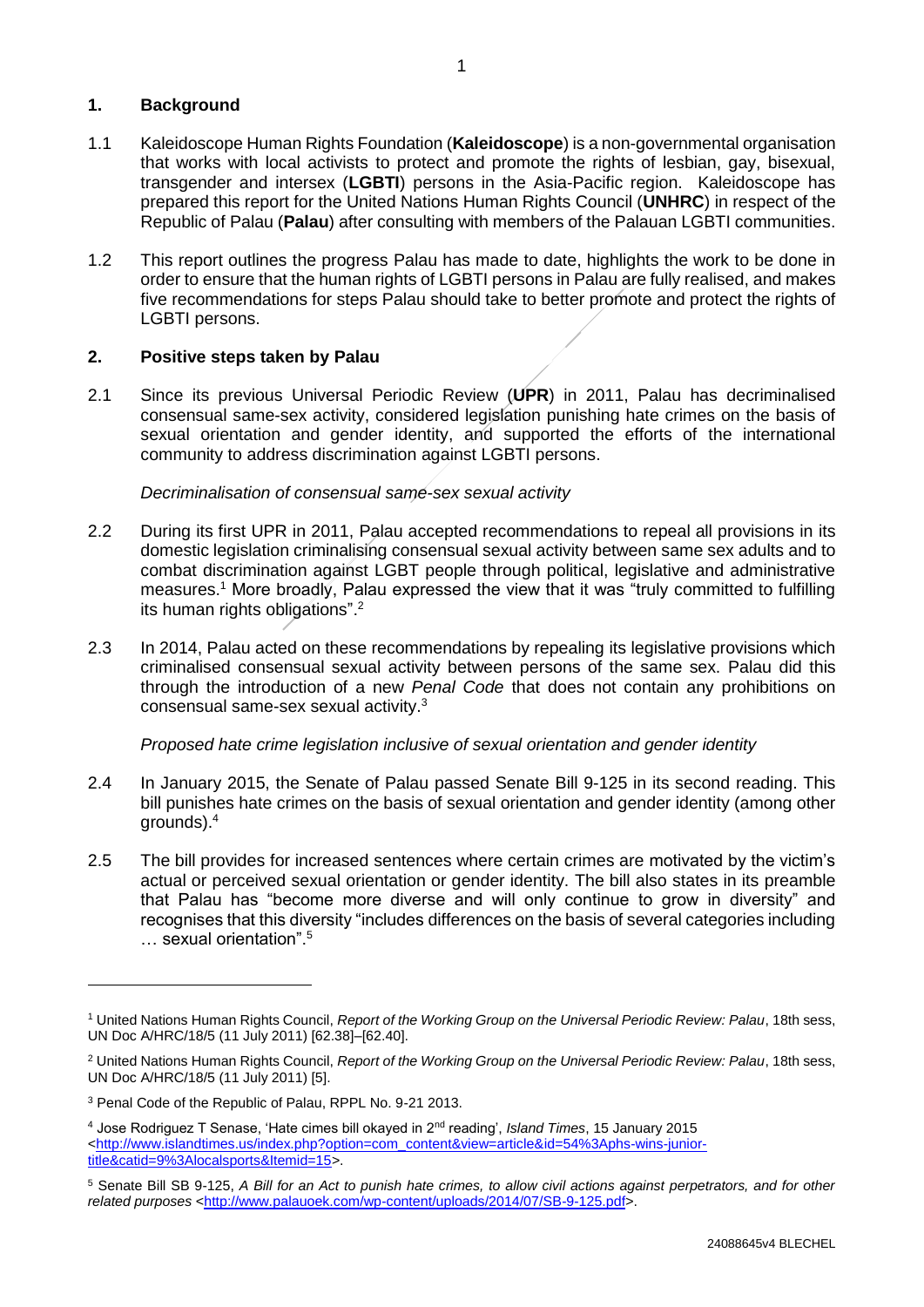2.6 In February 2015, the House of Delegates (the lower house of the National Congress) passed Senate Bill 9-125 in its first reading.<sup>6</sup> However, the bill must still go through several further steps in order to become law, including being passed by the Senate in a third reading, passed by the House of Delegates in a second and third reading, and signed by the President.

## **Recommendation 1**

-

Palau should ensure that proposed legislation punishing hate crimes on the basis of sexual orientation and gender identity is enacted as soon as possible.

*Commitment to reviewing obligations under international law*

2.7 During its 2011 UPR, Palau accepted recommendations that it ratify the core human rights treaties.<sup>7</sup> Palau stated that it was undergoing consultation and working towards public awareness about these instruments and determining its capacity and resources to fulfil its international obligations regarding the ratification of treaties to which Palau was not yet a party.<sup>8</sup> Palau ratified the Convention on the Rights of Persons with Disabilities on 11 June 2013.<sup>9</sup>

*Becoming a signatory to the Joint Statement on Sexual Orientation and Gender Identity*

- 2.8 Palau has signalled its support for the protection and maintenance of the human rights of LGBTI persons by becoming a signatory to the joint statement on *"Ending Acts of Violence and Related Human Rights Violations Based on Sexual Orientation and Gender Identity"*, which was adopted during the general debate of the UNHRC in November 2011 (**Joint Statement on Sexual Orientation and Gender Identity**).<sup>10</sup>
- 2.9 The Joint Statement called on states to end violence, criminal sanctions and related human rights violations based on sexual orientation and gender identity and implored the UNHRC to address these important human rights issues.<sup>11</sup> The significance of the Joint Statement cannot be underestimated. It remains the most unequivocal piece of state-sanctioned multilateral action that endorses the notion that the rights of LGBTI people are included within the international human rights framework.<sup>12</sup>
- 2.10 By signing the Joint Statement on Sexual Orientation and Gender Identity, Palau, together with the other signatory states, acknowledged its responsibility to end human rights violations

<sup>6</sup> Peter Erick L Magbanua, 'HOD passes bill on hate crimes', *Island Times*, 5 February 2015 [<http://www.islandtimes.us/index.php?option=com\\_content&view=article&id=206%3Ahod-passes-bill-on-hate](http://www.islandtimes.us/index.php?option=com_content&view=article&id=206%3Ahod-passes-bill-on-hate-crimes&Itemid=5)[crimes&Itemid=5>](http://www.islandtimes.us/index.php?option=com_content&view=article&id=206%3Ahod-passes-bill-on-hate-crimes&Itemid=5).

<sup>7</sup> United Nations Human Rights Council, *Report of the Working Group on the Universal Periodic Review: Palau: Addendum*, UN Doc A/HRC/18/5/Add.1 (28 July 2011).

<sup>8</sup> United Nations Human Rights Council, *Report of the Working Group on the Universal Periodic Review: Palau*: *Addendum*, UN Doc A/HRC/18/5/Add.1 (28 July 2011).

<sup>9</sup> United Nations Office of the High Commissioner for Human Rights, *Ratification Status for Palau* [<http://tbinternet.ohchr.org/\\_layouts/TreatyBodyExternal/Treaty.aspx?CountryID=132&Lang=EN>](http://tbinternet.ohchr.org/_layouts/TreatyBodyExternal/Treaty.aspx?CountryID=132&Lang=EN).

<sup>10</sup> United States Department of State, Diplomacy in Action: *Joint Statement on the Rights of LGBT Persons at the Human Rights Council* (22 March 2011) [<http://www.state.gov/r/pa/prs/ps/2011/03/158847.htm>](http://www.state.gov/r/pa/prs/ps/2011/03/158847.htm).

<sup>11</sup> United Nations Human Rights Council, *Joint Statement on Ending Acts of Violence Related Human Rights Violations Based on Sexual Orientation and Gender Identity* (22 March 2011) accessed at <http://www.state.gov/r/pa/prs/ps/2011/03/158847.htm>.

<sup>12</sup> International Gay and Lesbian Human Rights Commission, *UN Human Rights Council: A Stunning Development Against Violence* (23 March 2011).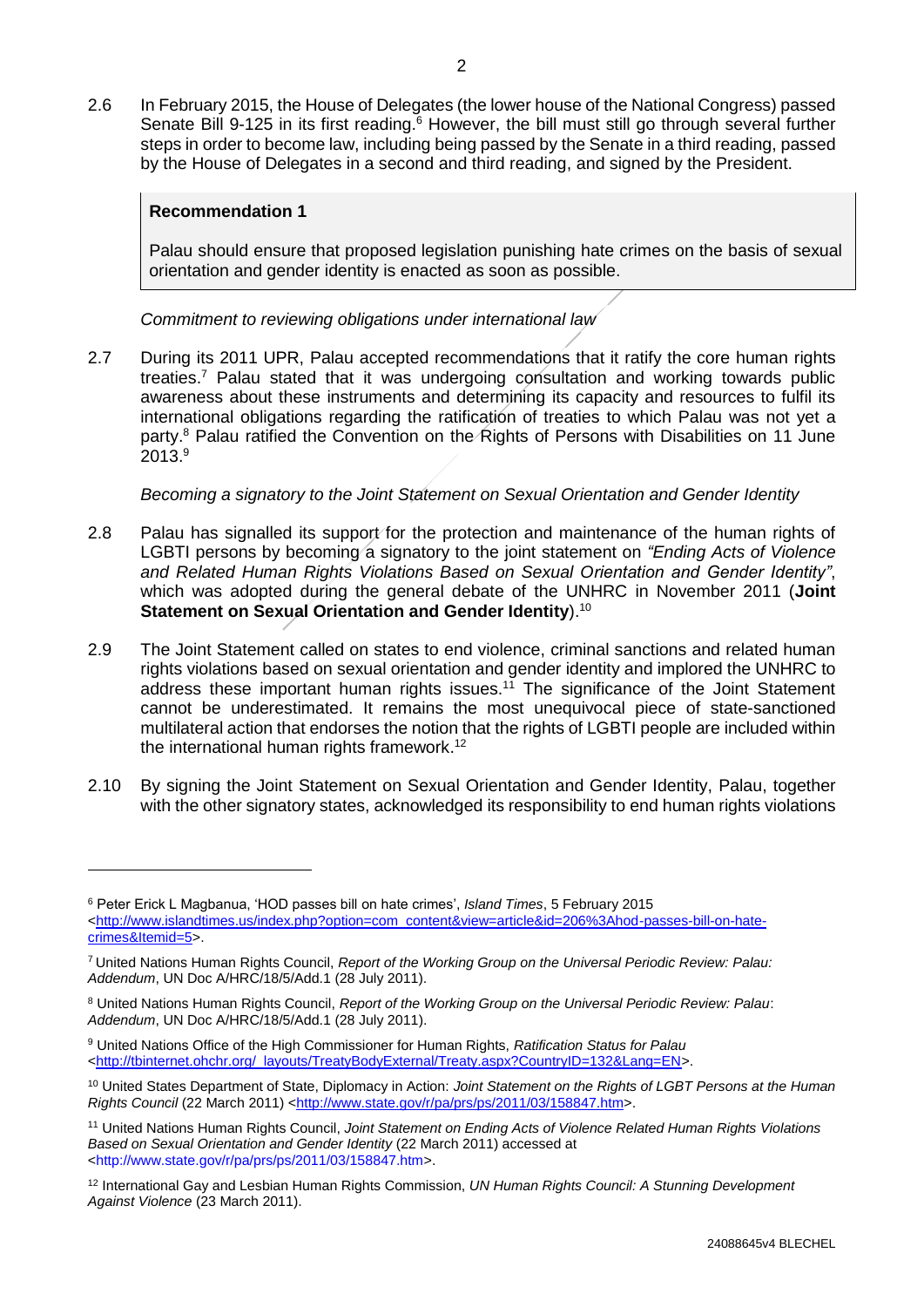against all those who are vilified and to prevent discrimination in all forms.<sup>13</sup> Furthermore, the Joint Statement placed an obligation on all states to end human rights abuses committed against persons because of their sexual orientation or gender identity.

#### **3. Palau's existing obligations under international law to protect LGBTI persons from discrimination**

- 3.1 Palau acceded to the Convention on the Rights of the Child (**CRC**) in 1995. <sup>14</sup> Article 2 of the CRC requires State Parties to ensure that children are able to enjoy all of the rights set out in the CRC without discrimination. The Committee on the Rights of the Child has stated that sexual orientation and gender identity are included within the non-discrimination grounds in Article 2.<sup>15</sup> Significantly, the obligations on State Parties in Article 2 of the CRC extend to a child's parent or legal guardian, and accordingly a State Party cannot discriminate against a child on the basis of their parent's or legal guardian's sexual orientation or gender identity.
- 3.2 Accordingly, Palau has obligations under its existing international law commitments to prevent and prohibit discrimination of children, and a child's parent or legal guardian, on the basis of sexual orientation and gender identity.

## **4. Failure to protect LGBTI people against discrimination**

4.1 During its 2011 UPR, Palau accepted a recommendation that it "combat discrimination against LGBTI people through political, legislative and administrative measures".<sup>16</sup> However, Palau has not implemented any measures to give effect to this recommendation.

#### *Anti-discrimination laws*

- 4.2 In addition to lacking any constitutional protections for LGBTI persons, Palau does not currently have any explicit laws or policies that prohibit discrimination of a person based on sexual orientation, gender identity or gender expression.
- 4.3 There is no reliable data on patterns of discrimination of LGBTI persons within Palauan society. However, the fact that **83.55%** of Palauan voters specifically voted to define marriage as being only between a man and a woman in a 2008 constitutional referendum suggests that attitudes towards LGBTI equality are not particularly favourable.<sup>17</sup>
- 4.4 While a bill punishing hate crimes on the basis of sexual orientation and gender identity is currently going through the legislative process (see paragraphs 2.4–2.6 above), broader measures are needed to prohibit discrimination against LGBTI persons in all areas of public life, including in the employment, the provision of goods and services, education and health care.

<sup>13</sup> United Nations Human Rights Council, *Joint Statement on Ending Acts of Violence Related Human Rights Violations Based on Sexual Orientation and Gender Identity* (22 March 2011) [9] <http://www.state.gov/r/pa/prs/ps/2011/03/158847.htm>.

<sup>14</sup> United Nations Office of the High Commissioner for Human Rights, *Ratification Status for Palau* [<http://tbinternet.ohchr.org/\\_layouts/TreatyBodyExternal/Treaty.aspx?CountryID=121&Lang=EN>](http://tbinternet.ohchr.org/_layouts/TreatyBodyExternal/Treaty.aspx?CountryID=121&Lang=EN).

<sup>15</sup> United Nations Committee on the Rights of the Child, *General Recommendation No. 4 on adolescent health and development in the context of the Convention of the Rights of the Child*, UN Doc CRC/GC/2003/4 (1 July 2003) [6]; United Nations Committee on the Rights of the Child, *General Recommendation No. 15 on the right of the child to the enjoyment of the highest attainable standard of health (Art. 24)*, UN Doc CRC/C/GC/15 (17 April 2013) [8].

<sup>16</sup> United Nations Human Rights Council, *Report of the Working Group on the Universal Periodic Review: Palau*, 18th sess, UN Doc A/HRC/18/5 (11 July 2011) [62.40].

<sup>17</sup> Database and Search Engine for Direct Democracy, "Palau, 4 November 2008, Marriage Between a Man and a Woman" [<http://www.sudd.ch/event.php?lang=en&id=pw182008>](http://www.sudd.ch/event.php?lang=en&id=pw182008).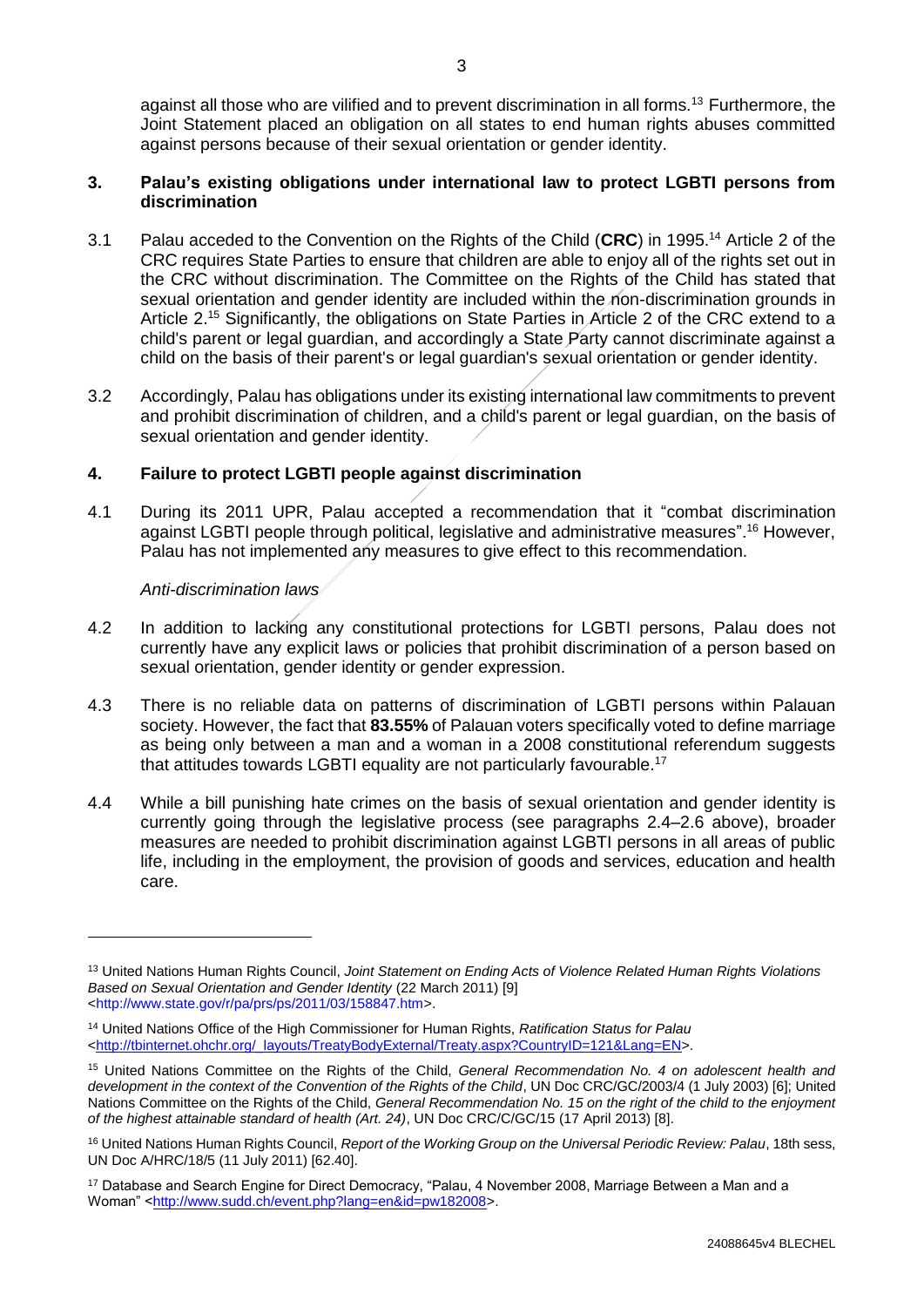#### **Recommendation 2**

Palau should implement a framework of legislative reform that actively prevents and prohibits discrimination of LGBTI persons in all facets of life and society, including but not limited to employment, the provision of goods and services, education and health care.

#### *Constitution*

4.5 The protection of fundamental rights and freedoms of the people of Palau is enshrined in Article IV of the Constitution, titled "Fundamental Rights". Section 5 of Article IV provides that:

> *Every person shall be equal under the law and shall be entitled to equal protection. The government shall take no action to discriminate against any person on the basis of sex, race, place of origin, language, religion or belief, social status or clan affiliation except for the preferential treatment of citizens, for the protection of minors, elderly, indigent, physically or mentally handicapped, and other similar groups, and in matters concerning intestate succession and domestic relations*. 18

4.6 Sexual orientation and gender identity are notably absent from the list of non-discrimination grounds in this provision. As the Constitution is the fundamental law of Palau, including sexual orientation and gender identity within the Constitution would play a significant role in combating discrimination against LGBTI people within Palauan society by entrenching the norm of non-discrimination within the legal and political system.

## **Recommendation 3**

Palau should take steps to amend Section 5 of Article IV of the Constitution to include sexual orientation and gender identity as non-discrimination grounds.

#### **5. Lack of legal recognition of same-sex couples**

- 5.1 Despite accepting a recommendation at its 2011 UPR to "combat discrimination against LGBTI people through political, legislative and administrative measures", Palau has not taken any steps to remove discrimination against same-sex couples in its laws.<sup>19</sup>
- 5.2 Palau currently recognises marriage only between two people of the opposite sex. Section 13 of Article IV of the Constitution states that, "All marriages contracted within the Republic of Palau shall be between a man and a woman". This phrase was proposed by the 2005 Constitutional Convention and approved by the public in a November 2008 referendum (alongside a wide range of other amendments to the Constitution). $20$

<sup>18</sup> *Constitution of the Republic of Palau* (1979), Article IV, section 5.

<sup>19</sup> United Nations Human Rights Council, *Report of the Working Group on the Universal Periodic Review: Palau*, 18th sess, UN Doc A/HRC/18/5 (11 July 2011) [62.40].

<sup>20</sup> CP No. 2-274 *Constitution of Republic of Palau (Second Constitutional Convention) (2005)*; Database and Search Engine for Direct Democracy, "Palau, 4 November 2008, Marriage Between a Man and a Woman" [<http://www.sudd.ch/event.php?lang=en&id=pw182008>](http://www.sudd.ch/event.php?lang=en&id=pw182008).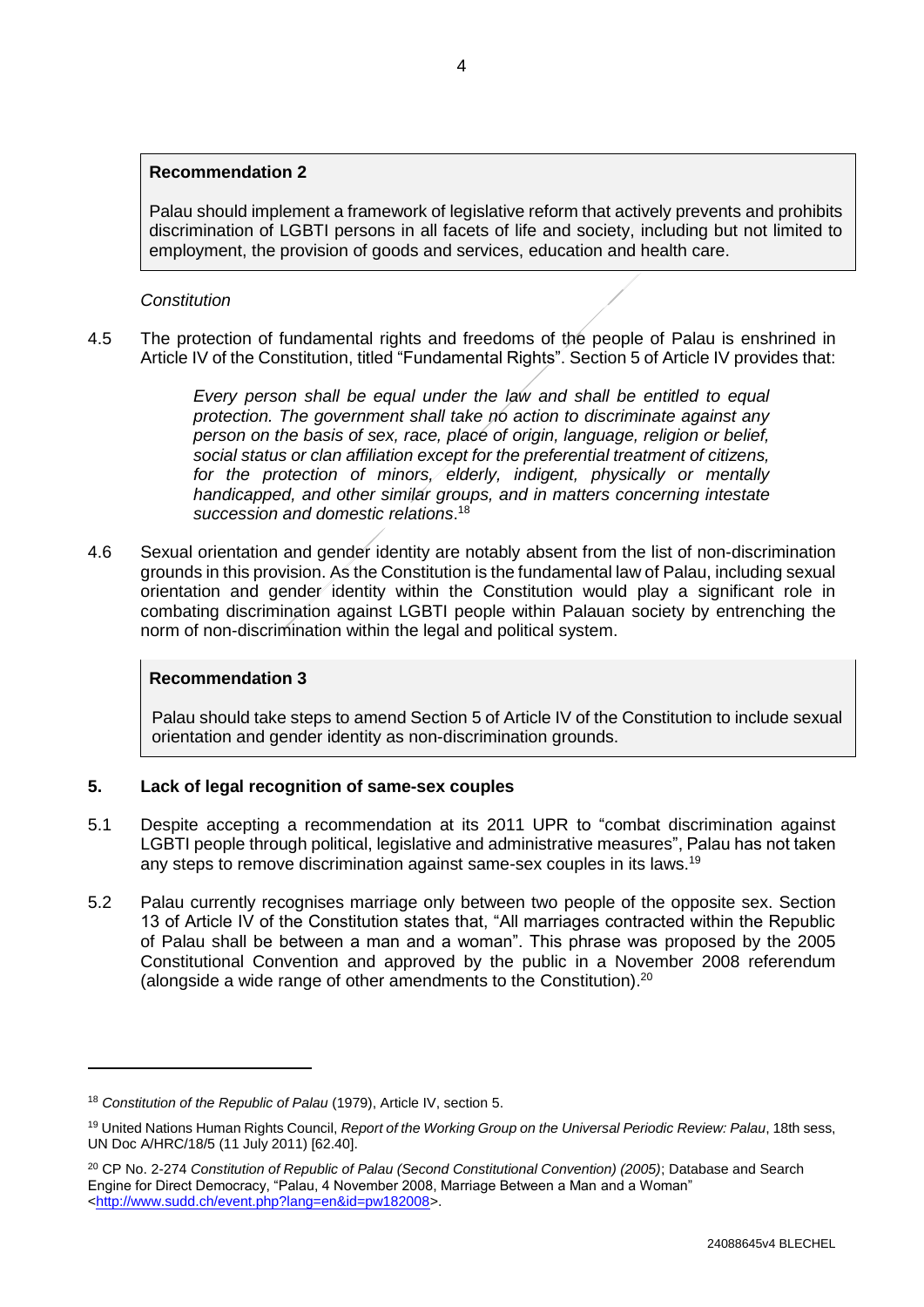- 5.3 In February 2014, a bill was introduced in the Senate stipulating that marriage can only be between a man and a woman.<sup>21</sup> The intention of this bill is to give statutory effect to the new constitutional definition of marriage. The bill passed its first reading in May 2014,<sup>22</sup> and if enacted, would further entrench discrimination against same-sex couples in Palauan law.
- 5.4 Furthermore, Palau does not provide any legal rights to same-sex couples, even though the constitutional definition of marriage in Section 13 of Article IV does not hinder the ability of the National Congress to legislate for other forms of relationship recognition, such as civil unions or registered partnerships.
- 5.5 In the absence of any legal recognition, same-sex couples are unable to access a number of rights, including hospital visitation, inheritance and social security benefits (e.g. survivor pensions).
- 5.6 In addition, section 402 of Title 21 (Domestic Relations) of the Palau National Code (**Code**) only permits adoption of children by "a suitable person who is not married, or is married to the father or mother of a child, or a husband and wife jointly". Palau's Supreme Court has the power to make adoption orders in favour of joint applicants where the applicants are "husband and wife", although the Court is permitted to depart from this position if it is of the opinion that the interests of the child will be best promoted by doing so. $23$
- 5.7 While section 402 of Title 21 of the Code appears to allow adoption by a single LGBTI person (as "a suitable person who is not married"), the gender-specific reference to "husband and wife" represents a barrier against same-sex couples adopting children jointly. This law is not in compliance with Palau's obligations under international law, including under the CRC (which Palau has ratified), as it distinguishes a person's eligibility to adopt a child based on their sexual orientation or gender identity.

## **Recommendation 4**

Palau should extend the same legal rights to same-sex couples as to opposite-sex married couples.

## **6. Ratification of international human rights treaties**

- 6.1 Palau has not yet ratified several key international human rights treaties, including the International Covenant on Civil and Political Rights (**ICCPR**), the International Covenant on Economic, Social and Cultural Rights (**ICESCR**) and the Convention on the Elimination of All Forms of Discrimination against Women (**CEDAW**). 24
- 6.2 The ICCPR and ICESCR form the cornerstone of the international legal framework for the protection of human rights. The ratification of these covenants will assist in strengthening Palau's obligations under international law, particularly in respect of the protection of the human rights of LGBTI persons.

 $22$  Ibid.

<sup>&</sup>lt;sup>21</sup> Senate Bill 9-100 [<http://www.palauoek.com/wp-content/uploads/2014/09/SB-9-100.pdf>](http://www.palauoek.com/wp-content/uploads/2014/09/SB-9-100.pdf).

<sup>23</sup> *Adoption of Children Act 1965*, section 6.

<sup>24</sup> United Nations Office of the High Commissioner for Human Rights, *Ratification Status for Palau* [<http://tbinternet.ohchr.org/\\_layouts/TreatyBodyExternal/Treaty.aspx?CountryID=132&Lang=EN>](http://tbinternet.ohchr.org/_layouts/TreatyBodyExternal/Treaty.aspx?CountryID=132&Lang=EN).